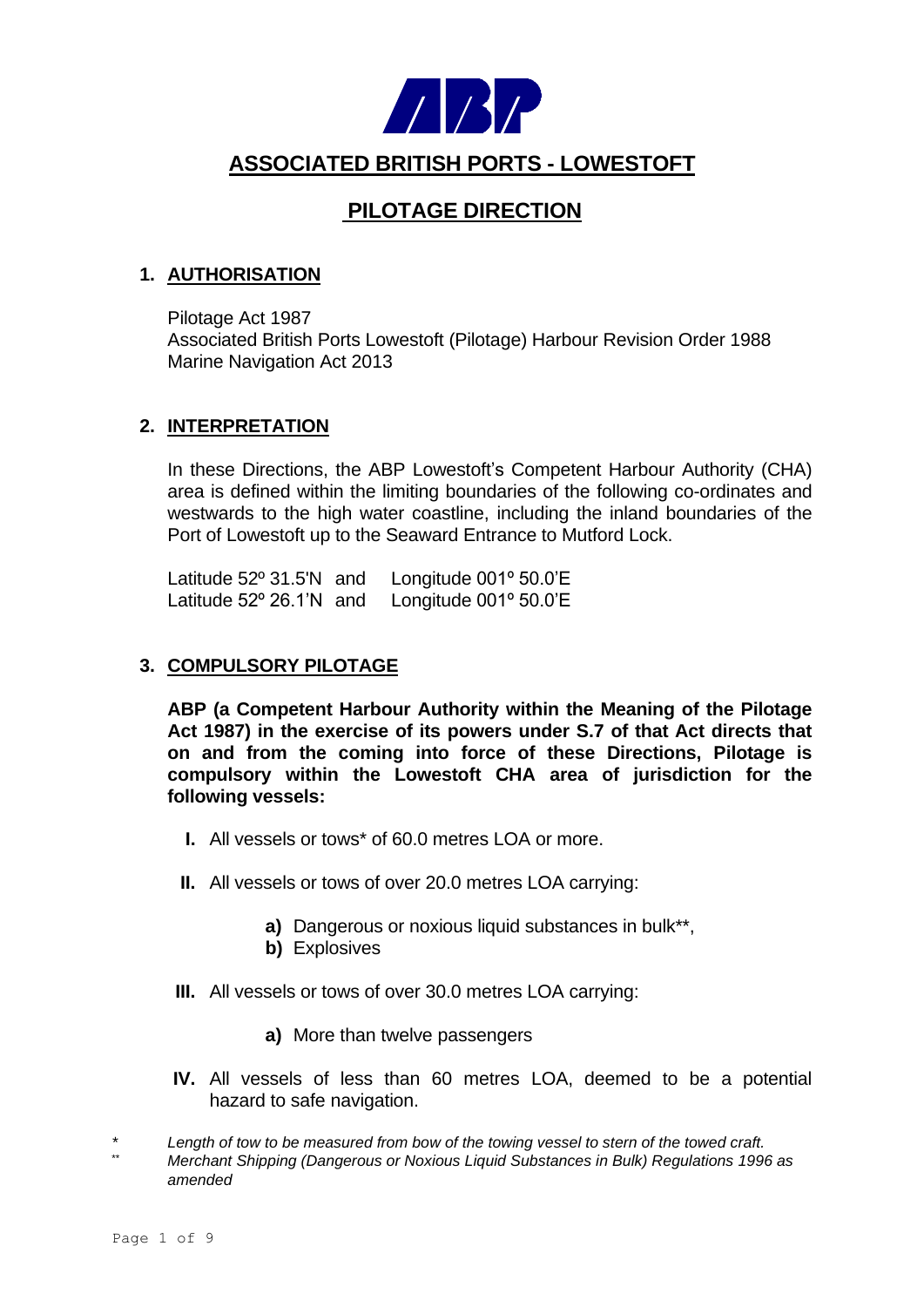## **4. EXEMPTIONS FROM COMPULSORY PILOTAGE**

The following categories of vessels shall be exempt from compulsory pilotage:-

- I. Vessels on passage through the seaward area of jurisdiction or proceeding to the Inner Pilot Boarding Area, remaining East of longitude 001˚ 46.5'E.
- II. Vessels under 80m LOA that are approved to operate under the Port's MMO Marine licences, engaged in harbour dredging operations, the transport of, and the disposal of dredged materials.
- III. Vessels required to shift berth within the Inner or Outer Harbour areas where a Bridge Transit is not required, and the vessel does not completely let go all ropes.

# **5. SAFETY OF NAVIGATION**

Notwithstanding any other pilotage direction, the CHA may compel any vessel to take a Pilot if, for any reason, it is deemed to be a potential hazard to safe navigation e.g.

- I. Vessels with dangerous or hazardous cargo.
- II. When the vessel's main propulsion or steering systems is not fully functional.
- III. When the Vessel is in distress or taking in water.
- IV. Where a Vessel requires a 'bridge transit' with a list, cargo or structural overhang or near maximum dimensions.
- V. Vessels without serviceable, navigational or communication equipment necessary for safe navigation within the area of jurisdiction.

Deviation from these Directions may be permitted in exceptional circumstances, but only following a formal risk assessment of the intended deviation.

### **6. NON-COMPULSORY PILOTAGE**

Non-Compulsory Pilotage is provided to and from customary boarding positions, and anchorages outside the area of jurisdiction.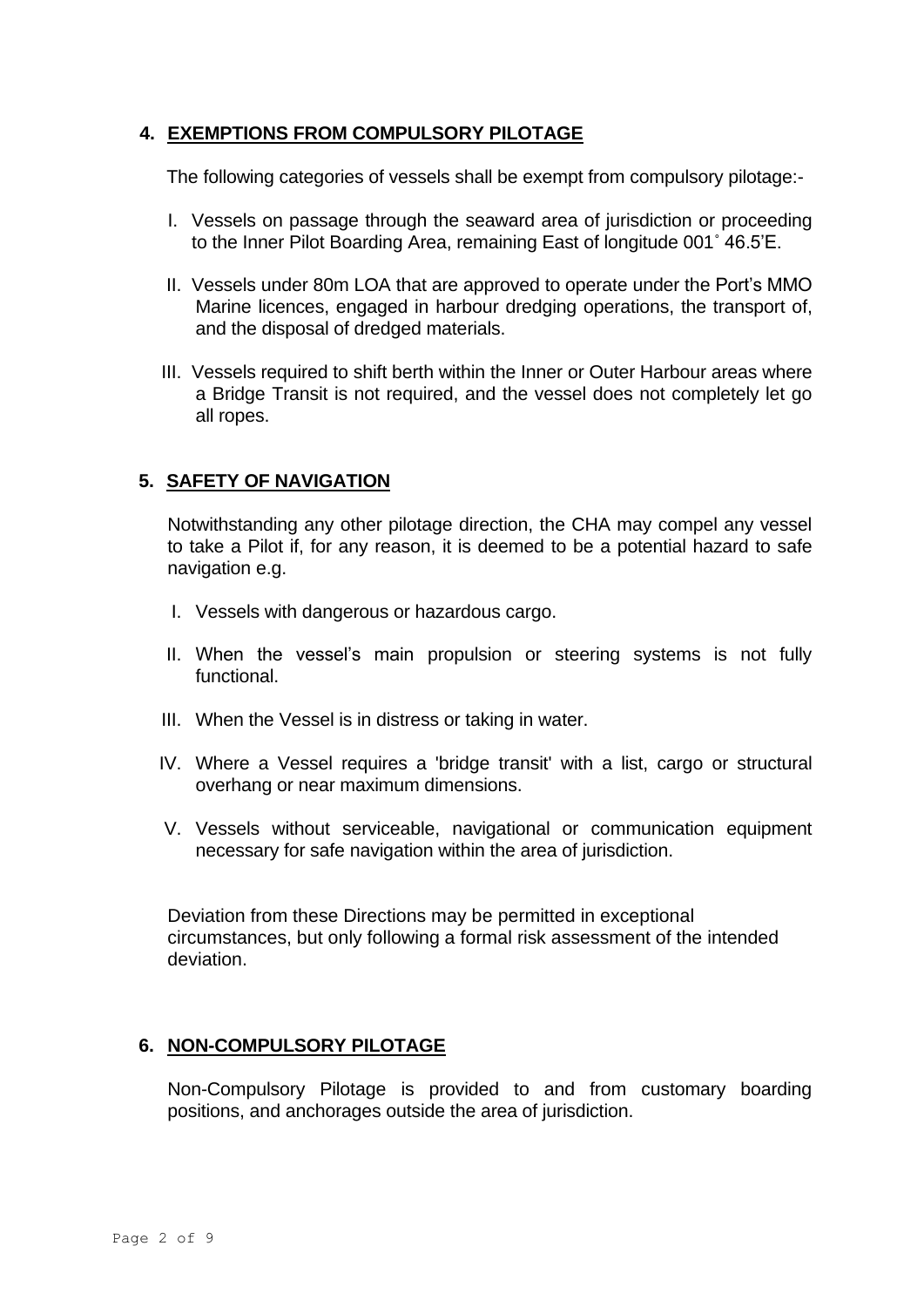# **7. GENERAL**

- 1. The issue date of these Directions is the 1<sup>st</sup> March 2017.
- 2. These Directions include amendments up to 19<sup>th</sup> May 2022.

Captain Anthony Van Damme **DIVISIONAL HARBOUR MASTER**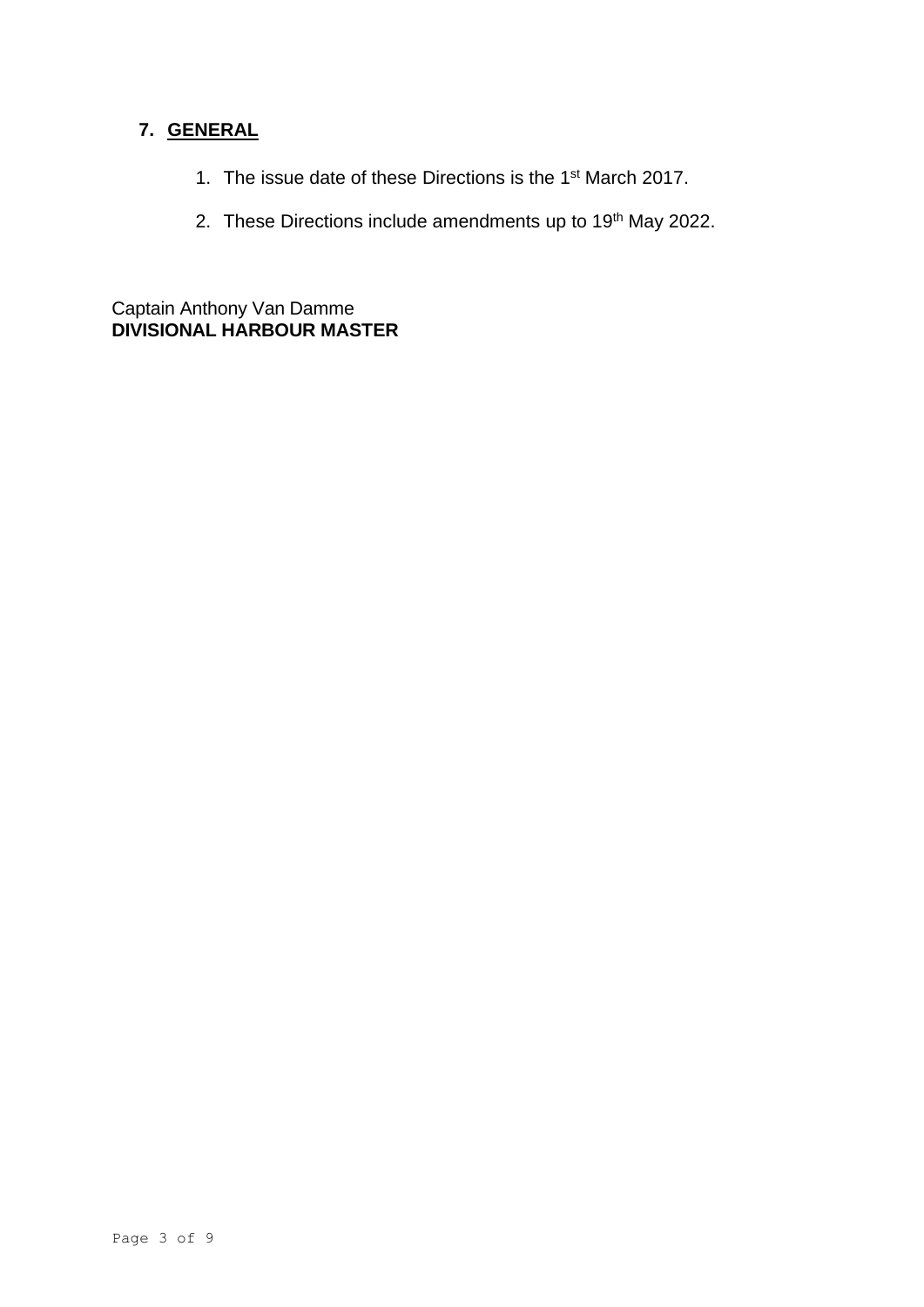# **SCHEDULE No. 1**

#### **1.1 ESTIMATED TIME OF ARRIVAL AT PILOT BOARDING POINT**

Vessels bound into the Lowestoft Pilotage Area requiring the service of a pilot shall give **24** hours advance notification, either directly or through their appointed agent, of the estimated time of arrival (ETA), maximum draught and the nature of any defects.

A further estimated time of arrival should be sent direct by VHF radio not later than **3** hours before arrival at the pilot boarding station, and radio contact must be maintained if it is necessary to vary the ETA.

#### **1.2 ESTIMATED TIME OF DEPARTURE OR VESSELS MOVING WITHIN THE DISTRICT WHICH REQUIRE THE SERVICES OF A PILOT**

Outgoing vessels or vessels moving within the Lowestoft Pilotage Area which require the services of a pilot shall give at least **1** hours notice of their estimated time of departure (ETD).

#### **1.3 DEPLOYMENT OF PILOT BOAT FOR BOARDING AND LANDING.**

The pilot boat provided by the CHA will only put to sea when its services are required. There is no cruising or anchored pilot vessel. It is essential that advance notice of the need for the services of a pilot be given.

## **1.4 FAILURE TO COMPLY WITH ETA/ETD REQUIREMENTS**

Vessels failing to provide an ETA or ETD may be delayed in the event of a pilot not being available.

# **PILOT BOARDING POSITIONS**

Three pilot boarding stations for Lowestoft are indicated on chart **BA 1535**:-

**South Lat. 52º 26.67' N Long. 001º 48.25' E** East of South Holm buoy - used by vessels approaching from the South and East wishing to enter via the Stanford Channel. **Inner Lat 52º 29.80' N Long. 001º 46.50' E** North West of the West Holm buoy - Normally used by vessels approaching from the North or when sea conditions make the South station unusable for reasons of safety. **Outer Lat. 52º 32.00' N Long. 001º 51.90' E** North East of the Holm Approach Buoy - vessels approaching from the North or East, whose Masters are unfamiliar with the area, use the

Outer station.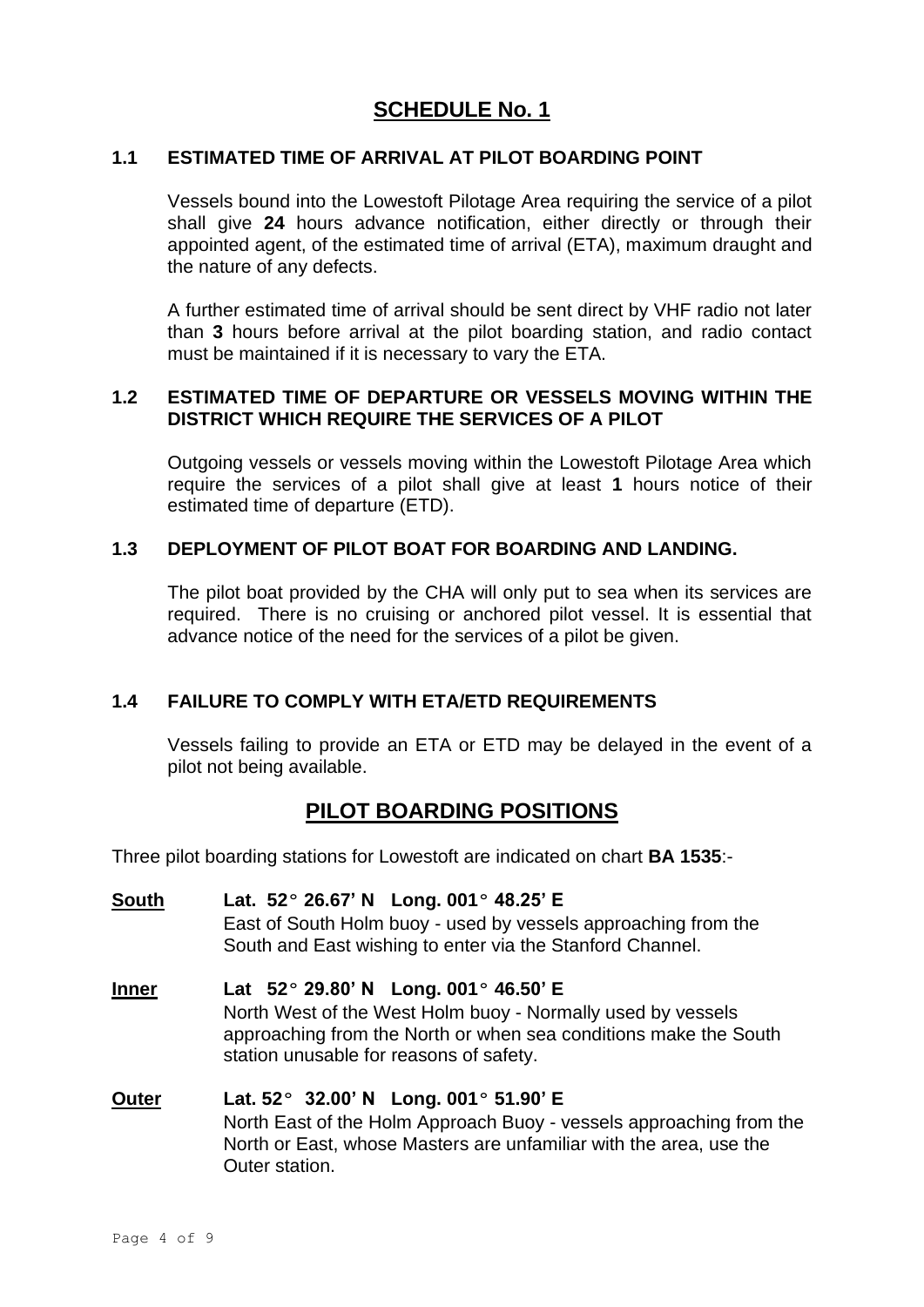# **SCHEDULE No. 2**

#### **PILOTAGE EXEMPTION CERTIFICATES (PEC'S) FOR COMPULSORY VESSELS**

1) The bona fide Deck Officer of a vessel, trading to and from the Port of Lowestoft may be granted a Full Pilotage Exemption Certificate (PEC) by Associated British Ports, providing that the relevant 'Criteria of Qualification' can be satisfied. They must also demonstrate a good knowledge of all aspects of pilotage, ship-handling and general navigation within the Port of Lowestoft and its seaward approaches.

2) A limited PEC for in harbour vessel shifts (excluding existing A47 Bascule Bridge transits) may be granted to a bona fide Deck Officer of a vessel provided that the relevant Criteria of Qualification can be satisfied. They must also demonstrate a good knowledge of all aspects of pilotage, ship-handling and general navigation within the port of Lowestoft.

### **1. CRITERIA OF QUALIFICATION – FULL PEC**

- 1) Documented proof (e.g. official logbook entries) of at least twelve 'voyages', in control of the vessel (or class of similar vessel/s) for which application is made. (Each voyage comprising of one inward and one outward passage)
- 2) Documented proof, that three of the required 'voyages' have taken place during the hours of darkness.
- 3) Documented proof that three of the required 'voyages' have taken place during the previous twelve months.
- 4) Documented proof that the applicant holds the relevant validated Certificate of Competency and a valid medical certificate.
- 5) Effective working knowledge of the English language with particular attention to Standard Maritime Communication Phrases.

#### **2. CRITERIA OF QUALIFICATION – LIMITED PEC**

- 1) Documented proof (e.g. official log book entries) of at least three in harbour berth moves in control of the vessel (or similar class of vessel) for which the application is made.
- 2) Documented proof that at least one berth move was during the hours of darkness.
- 3) Documented proof that the applicant holds the relevant validated certificate of Competency and a valid medical certificate.
- 4) Effective working knowledge of the English language with particular attention to Standard Marine communication Phrases.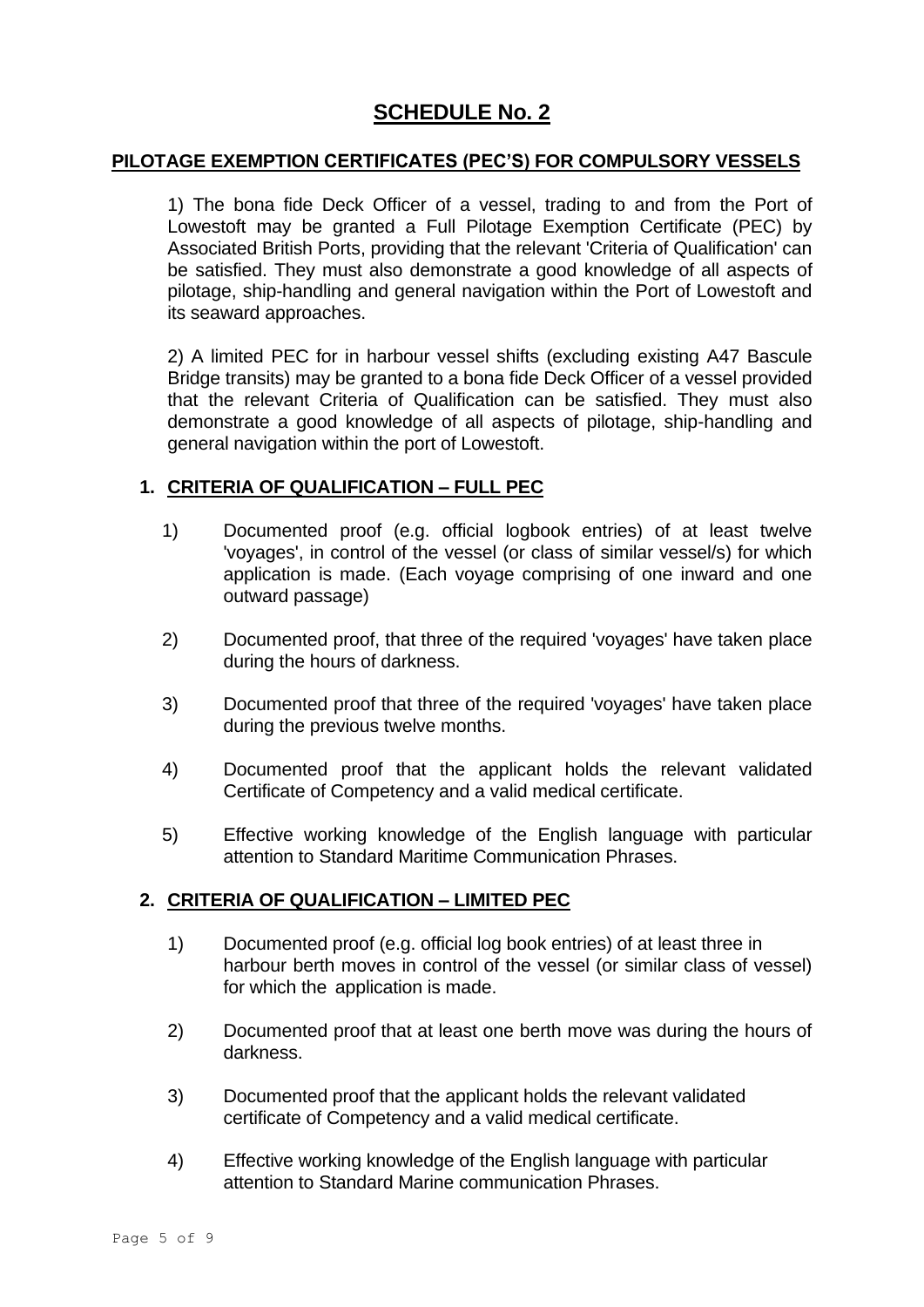# **2. FORM OF APPLICATION**

An official Form of Application is required and may be obtained on request from the Harbour Master.

When completed, this form should be supported by Items as follows from the relevant criteria of qualification:-

- Full PEC.  $(1)$ ,  $(2)$ ,  $(3)$  and  $(4)$ ;
- Limited PEC.  $(1)$ ,  $(2)$ , and  $(3)$ .

This evidence should be presented to the CHA as a request for examination.

The charges for examination and administrative procedures associated with the issue and renewal of PECs shall be subject to annual review and will be supplied with an application request.

#### **3. EXAMINATION**

Examination will be by mutual arrangement, subject to relevant criteria of qualification being met, and will be conducted on a verbal/practical basis.

Syllabuses covering the knowledge required for an oral examination, for full and limited PECs, are available from the Harbour Master.

Upon successful examination, a Full or Limited PEC will be issued.

#### **4. PILOTAGE EXEMPTION CERTIFICATE**

- I. The PEC is valid for twelve months and applies only to the vessel/s listed on the Certificate. When a PEC is issued, the PEC holder and their employer shall be required to sign a PEC User's Letter of Agreement on terms of use of a Pilotage Exemption Certificate.
- II. Certificates shall be uniquely numbered and will include the name and description of each ship and class or type of vessel that the certificate holder is authorised to pilot in the Pilotage Area.
- III. Certificate holders shall not allow any other person to have possession, or make improper use, of the certificate.
- IV. Certificate holders shall conform strictly with all local pilotage requirements.
- V. ABP Lowestoft must be notified in advance, of the identity of the PEC holder who has control of the vessel, on each occasion that an authorised Pilot is not being ordered for a Compulsory Pilotage vessel.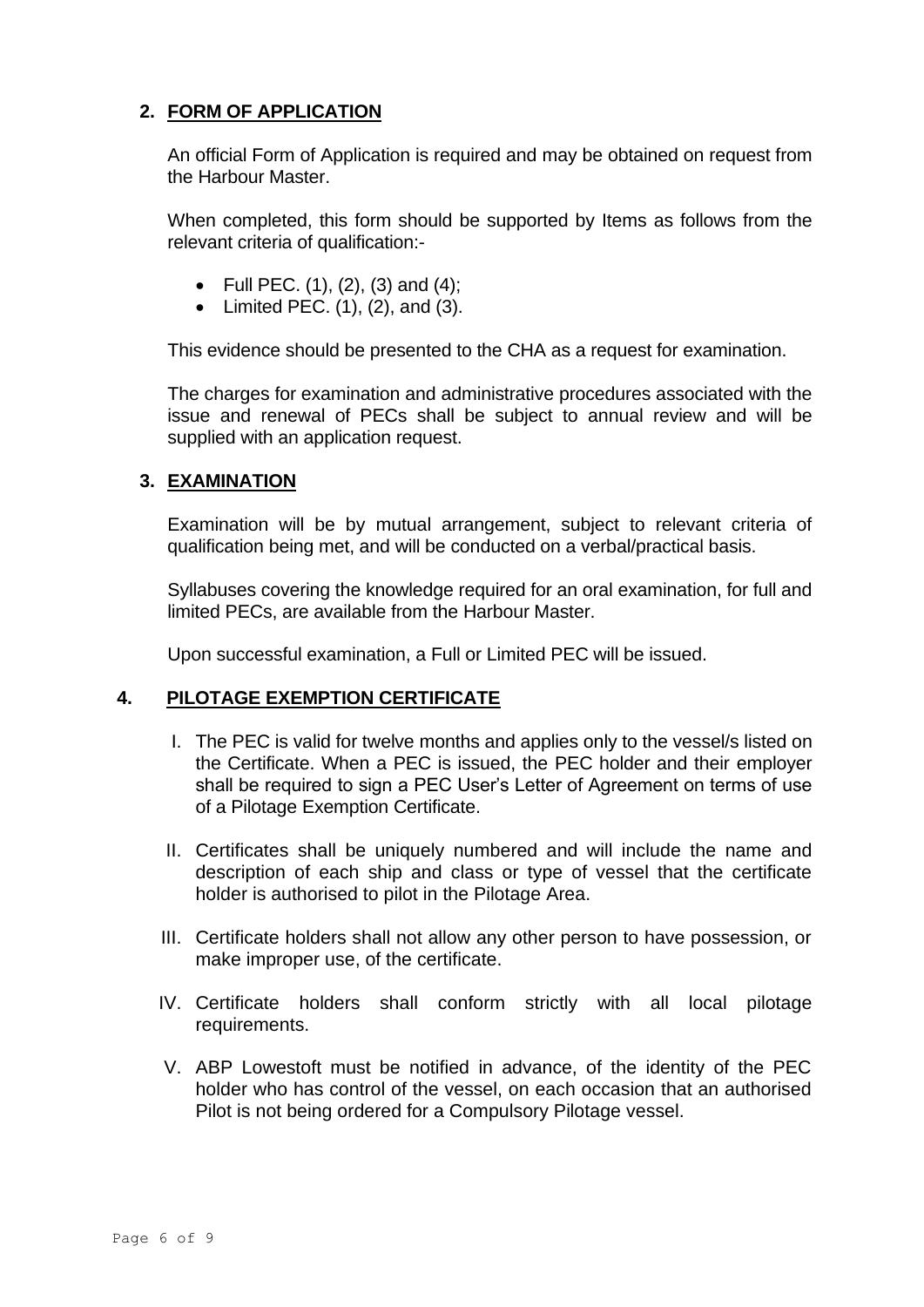## **a) AMENDMENTS**

An official Form of Application must be completed, if additional vessels are required for inclusion on an existing PEC

Granting such amendments will depend on the characteristics of the additional vessel/s in relation to those listed on the Pilotage Exemption Certificate.

Incompatibility may result in the requirement to undergo a practical assessment by the CHA.

### **b) RENEWALS**

An official Form of Application is required complete with documentary proof that the following criteria has been met:-

- Full PEC that the PEC Holder has conducted at least three 'voyages' have taken place during the previous twelve months.
- Limited PEC that the PEC Holder has conducted at least one internal vessel move has taken place during the previous twelve months.

Proof must also be provided that the PEC Holder's Certificate of Competency and Medical Certificate are still validated.

If a PEC is renewed without a lapse it shall be deemed to be a continuous renewal.

After a period of five years of continuous renewal, from the date of issue of a Pilotage Exemption Certificate, the PEC holder shall be required to be fully reassessed by a PEC assessment and examination to ensure the relevant skills and knowledge are maintained. Practical reassessment of a PEC Holder's capabilities may be a requirement following an incident or near-miss within the CHA area.

### **c) LAPSED PEC AND /OR INSUFFICIENT QUALIFYING VOYAGES**

An application for renewal of a Pilotage Exemption Certificate, which has lapsed, or has insufficient qualifying 'voyages' (6b), carries the requirement that a pilot must be taken for three complete 'voyages' before the certificate may be RE-issued.

After these voyages the PEC holder may be required to undertake a further PEC examination/ interview.

# **5. SAFETY OF NAVIGATION**

A PEC holder may be compelled to take a Pilot, if for any reason, it is deemed their vessel may be a potential hazard to safe navigation. For example;

I. Vessels carrying dangerous or polluting cargoes must report any defects or deficiencies that may prejudice its safe navigation to the Harbour Master, at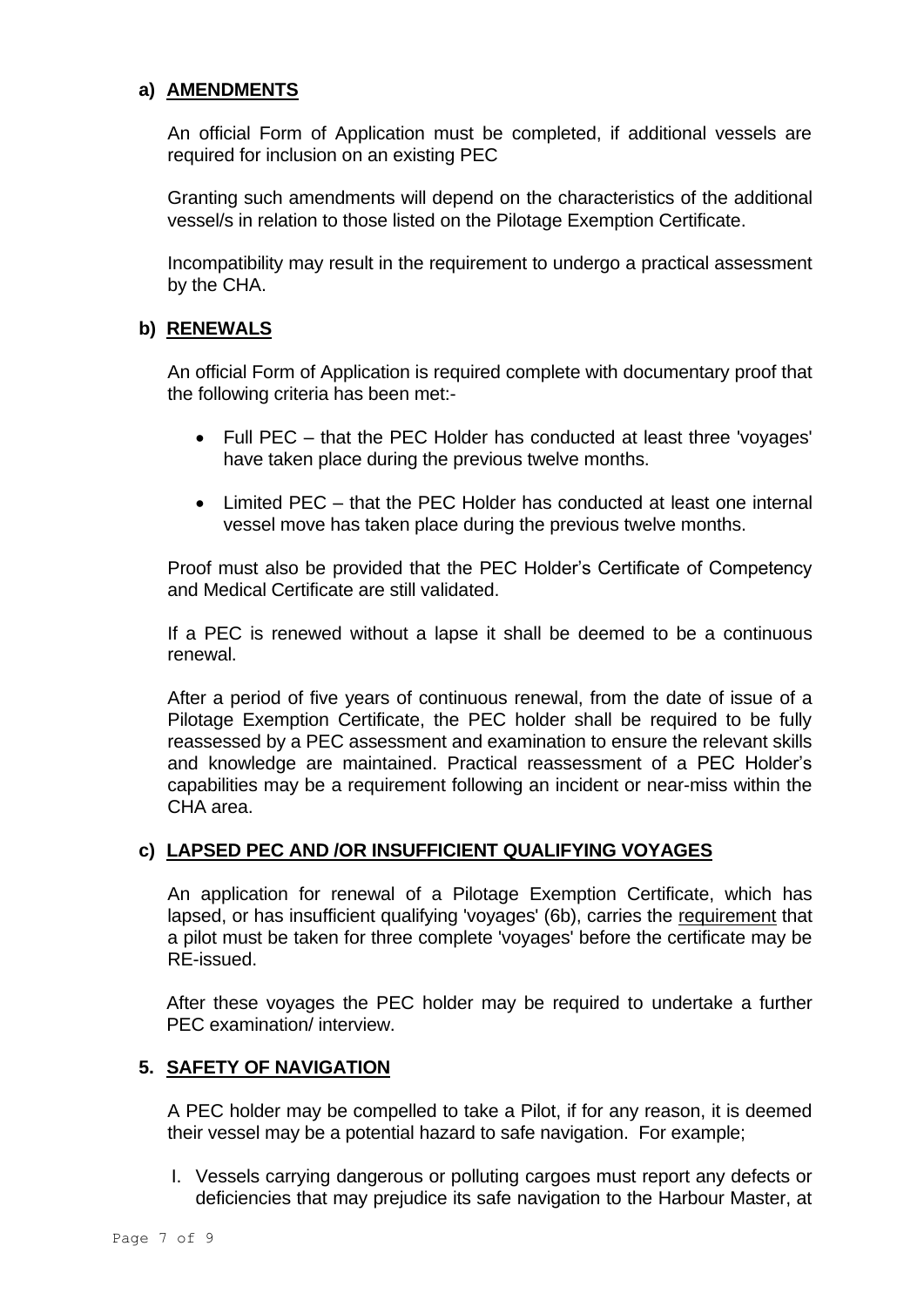least 2 hours prior to arrival.

- II. A vessel with main engine or steering difficulties must report to the Harbour Master at least 2 hours prior to the vessel's arrival.
- III. A vessel requiring a "Bridge transit" with a list, cargo or structural overhangs or tight dimensions, must inform the Harbour Master at the earliest opportunity, so that a risk assessment may be made on the viability of this operation.
- IV. A vessel in distress.

# **6. PEC HOLDERS CHARGE**

Any vessel under pilotage in the Lowestoft Pilotage Area, which is under pilotage of a bona fide Deck Officer holding a PEC, may be subject to a reasonable charge for each arrival, sailing, or berth move.

# **7. NEGLIGENCE**

In the event that the holder of a Pilotage Exemption Certificate shall commit any proven act of serious negligence when piloting their vessel within the area of jurisdiction, Associated British Ports reserve the right to suspend or revoke the certificate forthwith.

# **8. REPORT ON NAVIGATIONAL CHANGES**

PEC holders who observe any alterations in depths and the position of the navigable channels, or that any sea marks of the National Lighthouse Authority are out of place or do not conform, or show their proper distinctive character, shall as soon as practicable deliver or send a statement in writing to the CHA

# **9. REPORTING COLLISIONS, GROUNDINGS AND CLOSE QUARTER SITUATIONS**

A bona fide Deck Officer holding a PEC whose vessel has touched the ground or has been in collision or a close quarter situation with any other ship or any fixed or floating object in the waters, for which he holds such a certificate, shall as soon as practicable report the occurrence to the CHA and the Maritime and Coastguard Agency (MCA) and provide a written report to the CHA within 14 days of the occurrence.

Additionally, in accordance with the port's Safety Management System, PEC holders are required to report to the CHA any concerns they may have regarding safety of navigation in the Pilotage Area. Please refer to Marine Guidance Note MGN 289 (M+F) Annex A - Reporting Requirements - for further detailed guidance.

## **10.PEC REVOCATION OR SUSPENSION**

I. PEC holders shall attend at the order or summons of the CHA to answer any complaint or charge which may be made against them for misconduct,